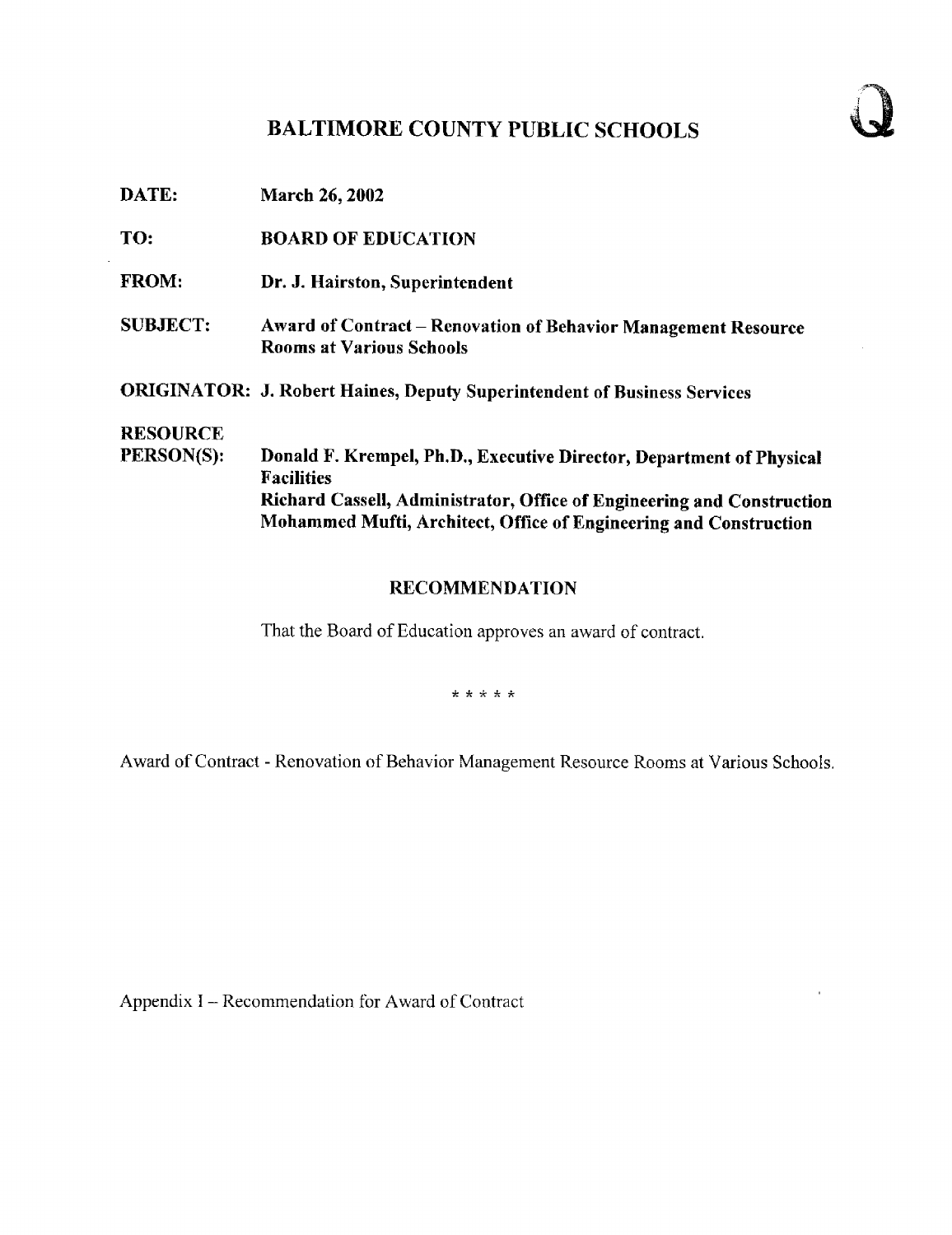# Appendix <sup>I</sup>

### Recommendation for Award of Contract - Behavior Management Resource Rooms at Various Schools March 12, 2002

On March 13, 2002, two (2) bids were received for the renovations of Behavior Management Resource Rooms at various schools - Bid #5-549-02 . These projects consist of demolition of portions of the existing walls, ceiling, finishes, mechanical systems, lighting, and replacing these with new code compliant materials, according to the standards developed by BCPS and Baltimore County Fire Marshal's Office. A summary of the bids is attached. Based on the bids received, the Department of Physical Facilities recommends an award of the contract to JAK Construction Co . Inc., the lowest responsive bidder, in the amount of \$180,300.00 for the Base Bid and Alternates #1 and #2.

At this time, we are also requesting <sup>a</sup> 10% Change Order Allocation in the amount of \$18,300 .00 to cover any unforeseen conditions and minor changes to the contract, to be authorized and approved by the Building Committee in accordance with Board Policy.

Funding for this project is available from the Capital Budget Project #666 -Alterations/Code Updates/Restorations.

APPROVED:

Executive D